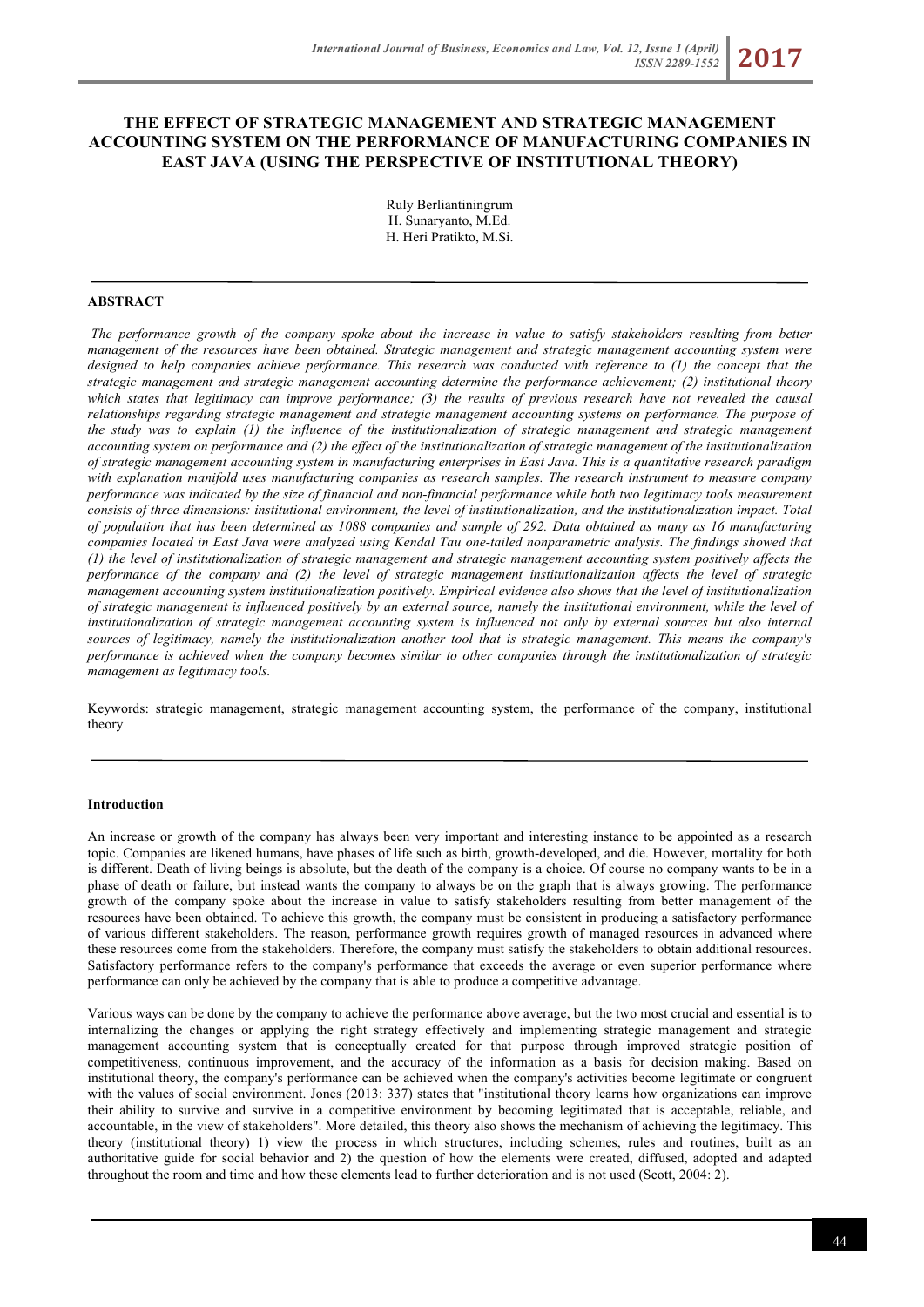The results of previous studies related to the effect of strategic management and management accounting system positioned on the performance of companies that is seen from Pearce, Freeman, and Robinson (1987), Falshaw, Glaister, and Tatoglu (2006), Robinson and Pearce (1983), Dibrell, Craig, Neubaum (2014), Nixon and Burns (2012), Jorgensen and Messner (2010), Nixon et all (2011), Seal (2010:107), Scapens (1994), Burns and Scapens (2000), Granlund (2001), Riberio and Scapens (2004), Guerreiro, Pereira, and Frezzati (2006), Scapens and Varoutsa (2010), Pitcher (2015), Nielsen, Mitchell, and Norreklit (2015), Ghasemi, Mohammadi, and Khan (2015), Rahman (2012), Cadez and Guilding (2008), and Cadez and Guilding (2012) known to have a) the results of studies that revealed different results regarding the effect of strategic management and management accounting system positioned on the performance of the company, b) the use of theory in a previous study that was dominated by the theory of national culture, contingency theory, and the theory of configuration but the use of institutional theory perspective is still few, and c) contradictory information from the research journal about the effect of the institutionalization of management accounting system positioned on the performance of the company, and d) rare comprehensive causal examination.

Indonesia also became one of the countries affected by environmental changes. The number of mergers and acquisitions activity, informed by the Business Competition Supervisory Commission, have increased substantially in recent years. Jones (2013) suggest inter-organizational strategy were taken when the environmental uncertainties faced by the company is very high. Companies in the manufacturing sector are companies that need special attention and the need to achieve superior performance for the manufacturing sector to be repositioned as a pillar of the economy of this country has a variety of problems related to institutional aspect as published by the Ministry of Industry of the Republic of Indonesia (Ministry of Industry). In East Java, the manufacturing sector is the largest contributor to the economy of East Java.

### **LITERATURE REVIEW**

# **1. Sociological Institutional Theory**

Institutional theory learns how organizations can improve their ability to survive and survive in a competitive environment to be legitimate, that is acceptable, reliable, accountable, in the view of stakeholders (Jones, 2013: 337). There are three (3) types of institutional theory mentioned by Amenta and Ramsey (2010) has its origins and emphasis in different research strategies, namely: sociological institutionalism, historical institutionalism and political institutionalism. All three have similarities mentioned by Clemens and Cook (1999) and Amenta, (2005) in Amenta and Ramsey (2010: 15) by stating "basic commonality in all theoretical claims institutional is that something that is identified at a higher level is used to describe processes and lower yields. " The difference lies in (1) focus on various determinants of the order of a higher level and vary in how much they have significance causally and (2) the origin and the emphasis in research strategy and the strengths and weaknesses of different (Amenta and Ramsey, 2010 ). Institutional argument relies on institutions that decisive action is not on the aggregation of individual actions or patterned interactions between individuals (Amenta and Ramsey, 2010: 16).

This study uses institutional theory manifold sociological institutionalism expressed by Amenta and Ramsey (2010) has the characteristics that focus on 1) the cause of cultural and ideational and 2) the search for legitimacy that tends to focus on the process of imitation, diffusion, and convergence of policy. Scott (1987) described a few things about sociological institutional theory. First, sociological institutionalism have four (4) formulations with a focus on (a) institutionalization as value investment process, (b) institutionalization as the process of creating reality, (c) institutional systems as a class of the elements, and (d) the institution as a different social layer.

### **2. Company Performance**

The terms of performance and effectiveness are used interchangeably (March and Sutton, 1997 in Henri, 2014: 95). There is a concept that varies on the performance or effectiveness of an organization depends on the perspective of the organization. For example, the concept of the organizations effectiveness exists to organization seen from a perspective with the goal system concept is different from the performance of companies seen from competing-value perspective because each perspective has a different focus. Similarly, the concept of performance measurement is diverse and has evolved as it has been informed by Henri (2004). Nevertheless, regarding the design there are some similarities in terms of financial size and orientation of the short-term. Performance measurement in this study using a measure of financial performance and non-financial as though decision-making are more likely to consider or focus on the financial aspects, the performance of manufacturing firms in Indonesia are measured by using non-financial measure.

### **3. Strategic Management**

In this study, strategic management refers to the institutionalization of strategic process consists of strategic activities and techniques. Strategic management process, according to David (2011) consists of three processes, namely strategy formulation, strategy implementation, and evaluation of strategies include its sub-activities. While the techniques in strategic management by Afonina (2015) as follows SWOT analysis, Critical success factors, Cost-benefit analysis, Customer satisfaction analysis, Analysis of customers complaints, Analysis of employee satisfaction, Market segmentation, Price analysis, Market share analysis, Customer profitability analysis, Benchmarking, Level of service analysis, Life cycle analysis, Porter's 5 forces, PEST analysis, Portfolio methods, Balanced scorecard, Value chain analysis, Activity based costing.

### **4. Strategic Management Accounting System**

Management accounting derived from an economic perspective (to support business operations) has been progressing grouped by IFAC (1998) into several stages of change that is evolutionary (prior to 1950, 1965, 1985, and 1995) in the theoretical framework of economic and in particular the principle of marginal neoclassical economics: the conventional wisdom (before 1960), agency theory (1960-1970), contingency theory (1980-1990), and strategic management accounting (1990-present) with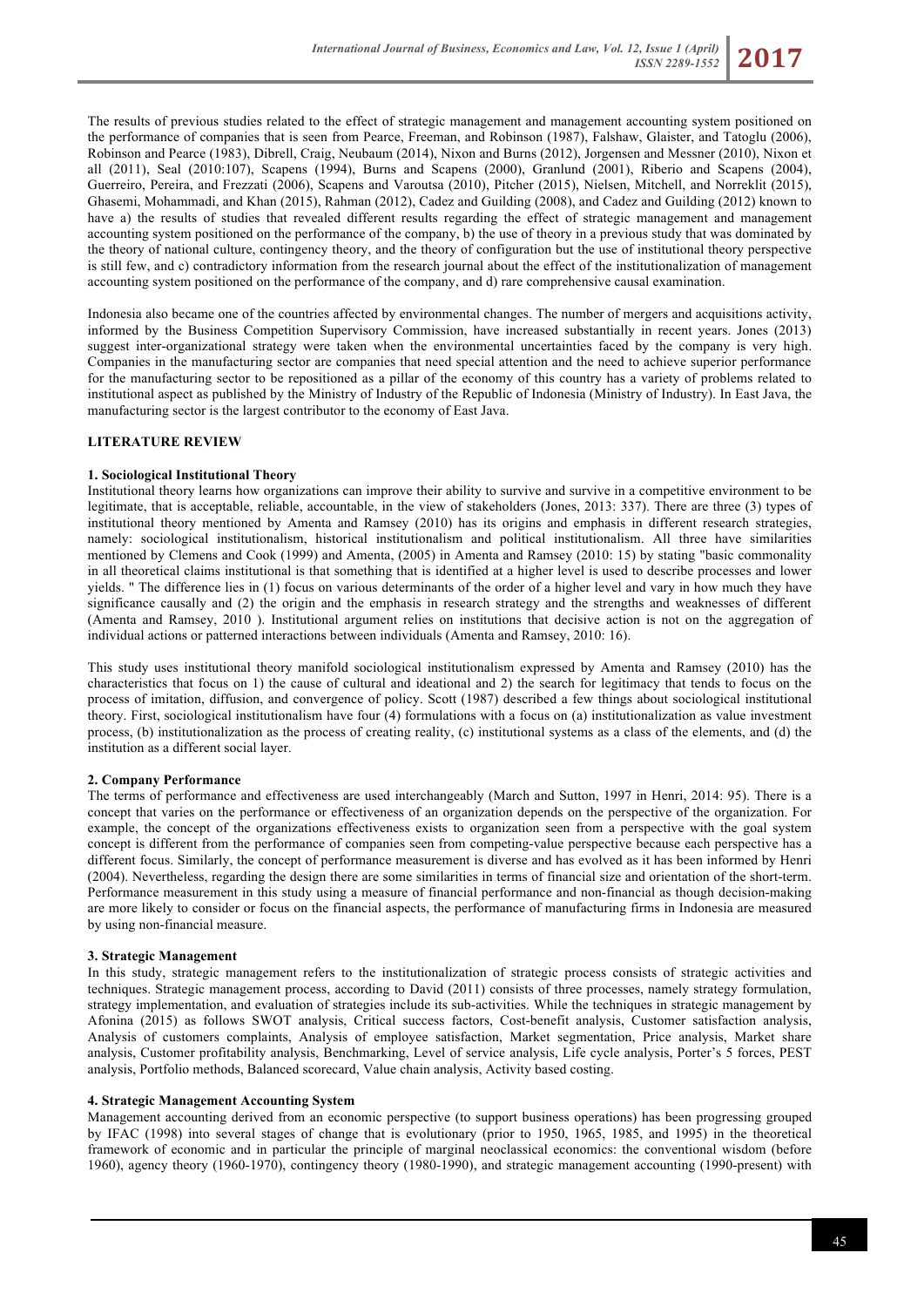the implication of management accounting in the form of shift focus from the provision of information to use of available resources to create value for all stakeholders. Waweru (2010).

As like strategic management, strategic management accounting system refers to the institutionalization of activity based management and its techniques. There are ten (10) a decisive step in the implementation of Activity Based Management (ABM), in which four (4) steps associated with Activity Based Costing (ABC), four (4) steps associated with (Process Value Analysis (PVA), and two (2) general measures according to Hansen and Mowen (2012). The techniques in management accounting strategic grouped by Juras (2014) into five categories: (1) Costing, (2) Planning, Control and Performance Measurement, (3) Strategic Decision Making, (4) Competitor Accounting, and (5) Customer Accounting. Strategic management and strategic management accounting systems have relevance. Historically the emergence of strategic management accounting is triggered by the need for information managers to support strategic decision making.

### **METHOD**

This research uses quantitative approach for testing the institutional theory to investigate the effect of strategic management and strategic management accounting system on company performance. Based on the existence of theory that shows the strength of the hypothesis, this research is an explanatory research. This study used two independent variables, namely Strategic Management and Strategic Management Accounting System and the dependent variable is the Corporate Performance as Figure 1. Testing did not only include the main variables, but also sub-variables. This is because the institutional theory test basically involves two sub variables and the dependent variable sub with a design that is presented in Figure 2.



**Figure 2: Detailed Research Design**



The unit of analysis in this study is the level of organization or company. This research has a cross sectional dimension of time using one-shot approach to address the problem of research study. The instrument used in this study was a valid and reliable questionnaire consisting indicators statements for main variables and sub-variables. Total of population that has been determined as 1088 companies and sample of 292. Data obtained as many as 16 manufacturing companies located in East Java were analyzed using one-tailed non-parametric analysis Kendal Tau.

## **RESULT AND DISCUSSION**

Table 1 and Table 2 below show the results of non-parametric test to answer the research problems.

### **Table 1: Nonparametric Test Result for Main Research Design**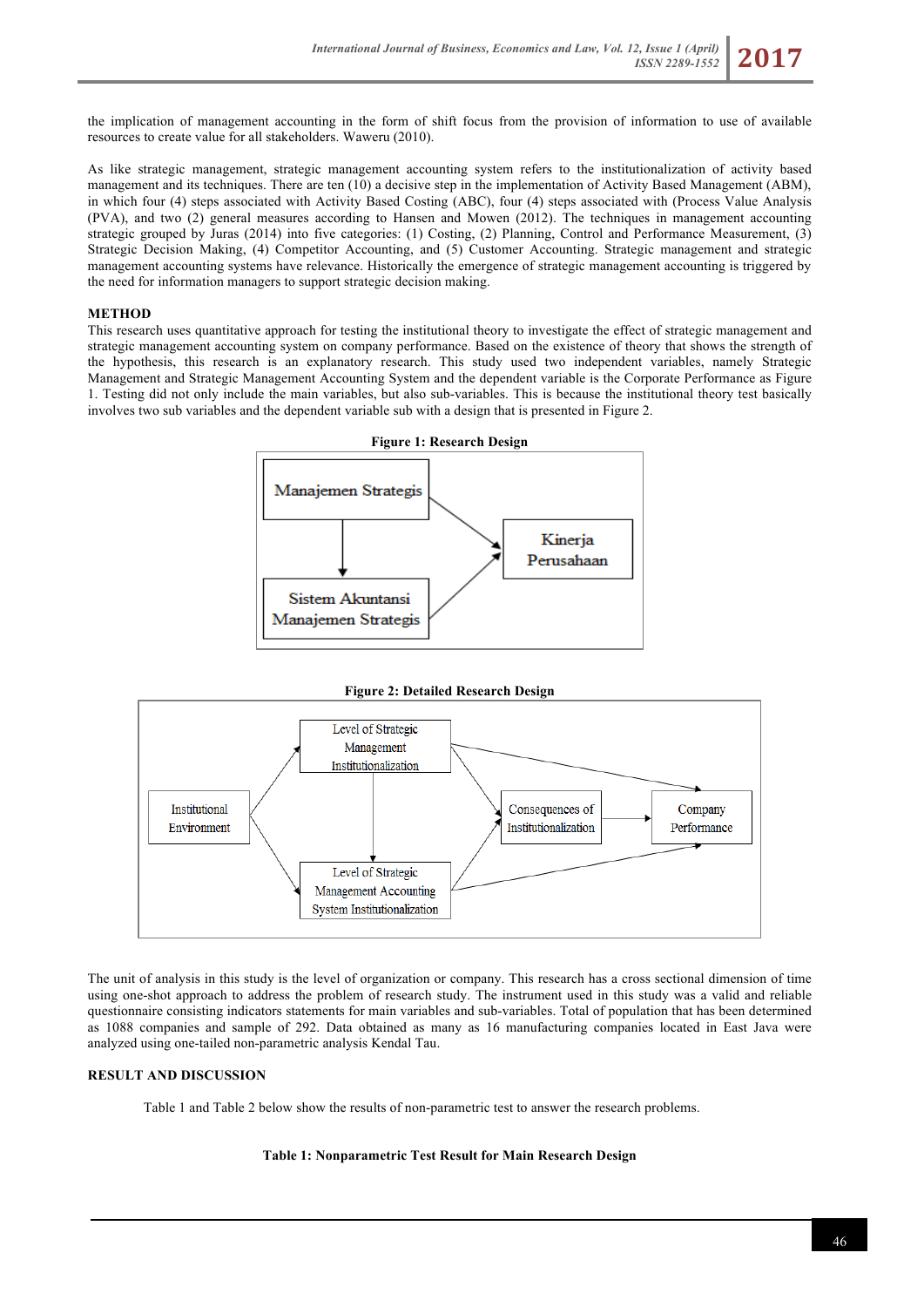#### Correlations

|                 |                                            |                                | Companies_<br>Performance | Strategic Man<br>agement | Strategic Man<br>agement_Acc<br>ounting_Syste<br>m |
|-----------------|--------------------------------------------|--------------------------------|---------------------------|--------------------------|----------------------------------------------------|
| Kendall's tau b | Companies Performanc<br>е                  | Correlation Coefficient        | 1.000                     | .483                     | .103                                               |
|                 |                                            | Sig. (1-tailed)                |                           | .005                     | .293                                               |
|                 |                                            | Ν                              | 16                        | 16                       | 16                                                 |
|                 | Strategic Management                       | Correlation Coefficient        | .483                      | 1.000                    | .650                                               |
|                 |                                            | Sig. (1-tailed)                | .005                      |                          | .000                                               |
|                 |                                            | Ν                              | 16                        | 16                       | 16                                                 |
|                 | Strategic Management A<br>ccounting System | <b>Correlation Coefficient</b> | .103                      | .650                     | 1.000                                              |
|                 |                                            | Sig. (1-tailed)                | .293                      | .000                     |                                                    |
|                 |                                            | Ν                              | 16                        | 16                       | 16                                                 |

\*\*. Correlation is significant at the 0.01 level (1-tailed).

### **Table 2: Nonparametric Test Result for Detailed Research Design**

| <b>Correlations</b> |                                            |                                |                           |             |                     |                          |                                                    |                               |  |  |  |  |
|---------------------|--------------------------------------------|--------------------------------|---------------------------|-------------|---------------------|--------------------------|----------------------------------------------------|-------------------------------|--|--|--|--|
|                     |                                            |                                | Companies_<br>Performance | Isomorphism | Negative_Effe<br>ct | Strategic_Man<br>agement | Strategic_Man<br>agement_Acc<br>ounting_Syste<br>m | Institutional_E<br>nvironment |  |  |  |  |
| Kendall's tau_b     | Companies_Performanc                       | Correlation Coefficient        | 1.000                     | .351        | .140                | .483                     | .103                                               | .276                          |  |  |  |  |
|                     | e                                          | Sig. (1-tailed)                |                           | .034        | .233                | .005                     | .293                                               | .078                          |  |  |  |  |
|                     |                                            | N                              | 16                        | 16          | 16                  | 16                       | 16                                                 | 16                            |  |  |  |  |
|                     | Isomorphism                                | Correlation Coefficient        | .351                      | 1.000       | .549                | .339                     | .244                                               | .305                          |  |  |  |  |
|                     |                                            | Sig. (1-tailed)                | .034                      |             | .002                | .038                     | .101                                               | .059                          |  |  |  |  |
|                     |                                            | N                              | 16                        | 16          | 16                  | 16                       | 16                                                 | 16                            |  |  |  |  |
|                     | Negative_Effect                            | Correlation Coefficient        | .140                      | .549        | 1.000               | .174                     | .165                                               | .448                          |  |  |  |  |
|                     |                                            | Sig. (1-tailed)                | .233                      | .002        |                     | .181                     | .194                                               | .011                          |  |  |  |  |
|                     |                                            | N                              | 16                        | 16          | 16                  | 16                       | 16                                                 | 16                            |  |  |  |  |
|                     | Strategic_Management                       | <b>Correlation Coefficient</b> | .483                      | .339        | .174                | 1.000                    | $.650^{\degree}$                                   | .167                          |  |  |  |  |
|                     |                                            | Sig. (1-tailed)                | .005                      | .038        | .181                |                          | .000                                               | .193                          |  |  |  |  |
|                     |                                            | N                              | 16                        | 16          | 16                  | 16                       | 16                                                 | 16                            |  |  |  |  |
|                     | Strategic_Management_A<br>ccounting_System | <b>Correlation Coefficient</b> | .103                      | .244        | .165                | .650 <sup>°</sup>        | 1.000                                              | .062                          |  |  |  |  |
|                     |                                            | Sig. (1-tailed)                | .293                      | .101        | .194                | .000                     |                                                    | .374                          |  |  |  |  |
|                     |                                            | N                              | 16                        | 16          | 16                  | 16                       | 16                                                 | 16                            |  |  |  |  |
|                     | Institutional_Environment                  | <b>Correlation Coefficient</b> | .276                      | .305        | .448                | .167                     | .062                                               | 1.000                         |  |  |  |  |
|                     |                                            | Sig. (1-tailed)                | .078                      | .059        | .011                | .193                     | .374                                               |                               |  |  |  |  |
|                     |                                            | И                              | 16                        | 16          | 16                  | 16                       | 16                                                 | 16                            |  |  |  |  |

\*. Correlation is significant at the 0.05 level (1-tailed)

\*\*. Correlation is significant at the 0.01 level (1-tailed).

### **1. The Institutionalization of the Strategic Management and Strategic Management Accounting System Affect Corporate Performance Positively**

The performance of most, or more precisely 56.2% of sixteen (16) manufacturing company located in East Java, which becomes the actual sample of the study experienced an increase in both financial and non-financial performance. Performance above average occurred as many as 68% of the 16 companies that experienced an increase in ROA, 56.2% increased ROI , 56.2% have been able to increase the number of business units, 68.8% were able to achieve an increase in productivity, 56.2% did increase the amount of labor, 56.2% were able to increase utilization, 56.2% experienced an increase in the value of the input, 68.7% increase in the value of output and 50% achieved an increase in value added. Improved performance of the company is affected by the institutionalization of strategic management and strategic management accounting system. The contribution of strategic management institutionalization on performance is 48%. Companies that institutionalize the strategic management high even very high as much as 56.2%. Also, performance was influenced by the institutionalization of strategic management accounting system by 10%. The institutionalization of strategic management accounting system has been done by 43.7% of companies.

The institutionalization of strategic management and strategic management accounting system in manufacturing companies is because the manufacturing companies feel pressured by institutional pressures in the environment as much as 17% and 6%. The institutionalization of strategic management in a manufacturing company as a result of pressure in the institutional environment have led to the similarity between one company with another company that is using the same strategic management and institutionalize the legitimacy of this tool in a high level and even very high. The likening process is known as isomorphism that is coercive, mimetic, and normative isomorphism. The magnitude of influence of these two legitimacy tools on isomorphism is 34% from strategic management and 24% from strategic management accounting system. Isomorphism itself contributes 35% on companies' performance.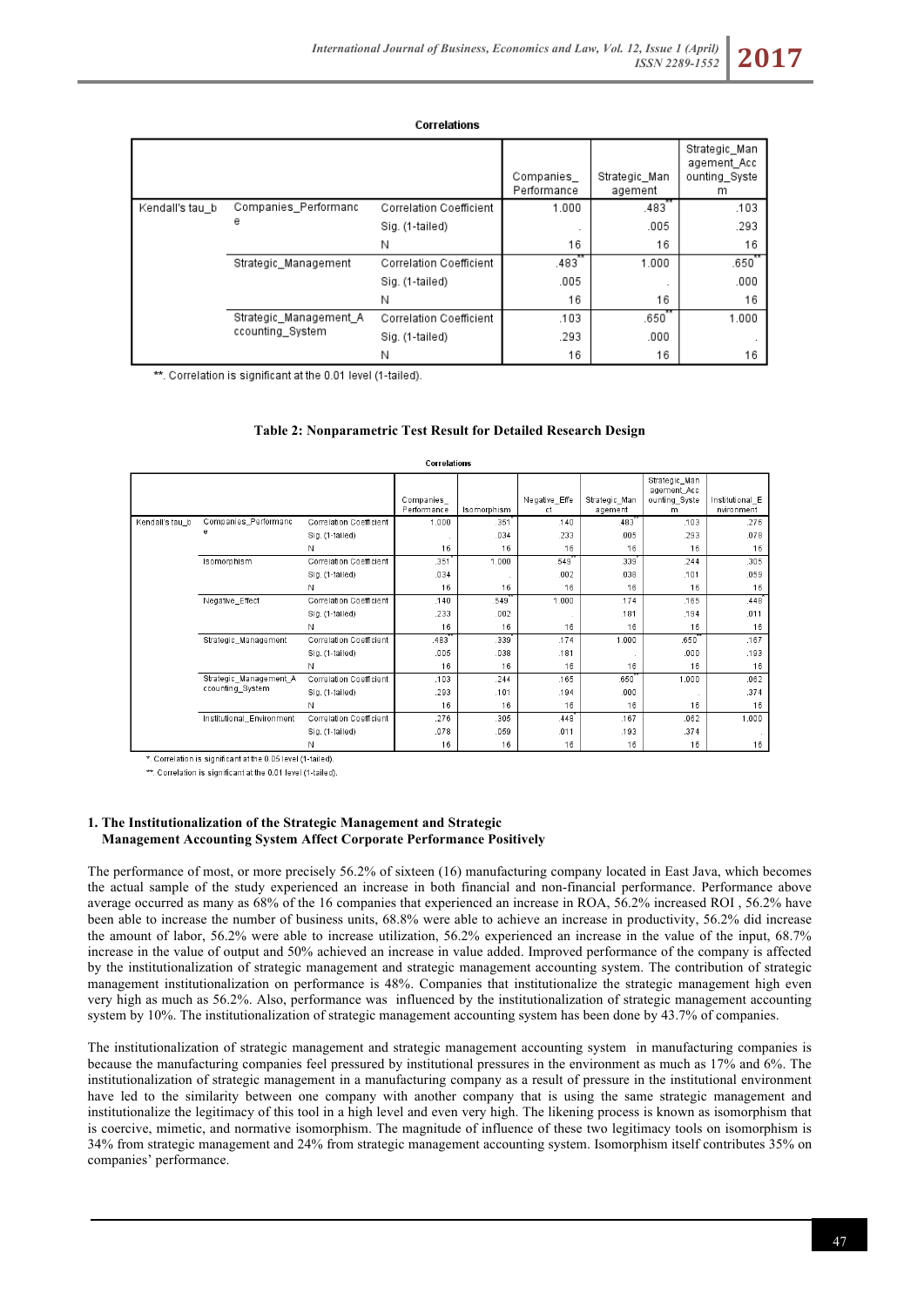Exposure above shows that most of the companies of the sixteen (16) manufacturing company located in East Java, which becomes the actual sample of research can achieve performance excellence even in his efforts to achieve improved performance of both financial performance and the performance of non-financial companies are faced with the reality that companies operate in an uncertain business environment in which in such environments also contain environmental institutional containing various rules and norms of certain pressing or forcing the company and must be adhered to by the company, which means requires the activity of the company's operations must conform or be congruent with the institutional aspects (own legitimacy) if the company wants the continuity of business in the neighborhood.

The achievement of the performance of most of the sixteen (16) manufacturing company located in East Java, which becomes the actual sample of the study had the likeness social behavior shown in the likeness of institutionalization means of legitimacy, namely the strategic management where almost all companies are equally institutionalize the strategic management level high and even very high. Likeness or uniformity of social behavior is known as isomorphism according to Raynard, Johnson, and Greenwood (2015: 1) occur because of similar companies experiencing social expectations are similar and similar pressure to conform to social expectations are so inclined to adopt a strategy and a managerial similar. In this case, not only the similarity or likeness / similarity in institutional aspects and strategies are required, but also management accounting information similarities.

Most companies of sixteen (16) manufacturing company located in East Java, which becomes the actual sample of research seems to have realized that the legitimacy of the main determining factors and the first for the company to be in a phase of survival and growth, and the unwillingness or inability of the company in obtaining legitimacy will impact on the performance in some periods continuously and ultimately failure of the business (business failure) where both the decline of business (business decline) or failure of the business (business failure) at the risk certainly of abandonment (ignorance) on adherence to the institutional aspects. The institutional aspects, namely the various rules and norms in the environment in which it operates come from the corporate stakeholders that contribute to the company. As an interested party and contribute to the company, the respect and protection of stakeholders into demands should or even must be fulfilled automatically by the company. Ignorance will impact on the stakeholders dissatisfaction. Contribution withdrawal which is the main trigger of business decline and failure.

Such conditions that the pressure in the institutional environment and awareness of the importance of the legitimacy of the company, bringing most of the companies of the sixteen (16) manufacturing company located in East Java, which becomes the actual sample of this study institutionalize the strategic management and strategic management accounting system in the company with a variety of processes, both coercive, mimetic, and normative. It also showed that the institutionalization of these two legitimacy tools is a response from the company that implicitly mean, that the institutional aspects (values and norms that govern the company) not only as a result of a class of specific elements within an institutional system, but also as a different social layer . Interpreting institution as those two things lead to the fulfillment of social demands obligatory because of the lower strata or level or higher and a position in an institutional system. The institutionalization of strategic management is done to generate social behavior isomorphism so that the legitimacy of the company can be obtained.

The conditions in accordance with Raynard, Johnson, and Greenwood (2015: 1) which states that the increased legitimacy acquired when the company obtained the approval of safe and public support for social operates in accordance with a prescription. Not only according to the statement, it is also appropriate institutional theory proposed by Jones (2013: 337) that "the theory of institutional learn how organizations can improve their ability to survive and survive in a competitive environment to be legitimate, that is acceptable, reliable , accountable, in the view of stakeholders "and Scott (2004: 2) which states that institutional theory 1) view the process in which structures, including schemes, rules and routines, built as an authoritative guide for social behavior and 2) question on how the elements were created, diffused, adopted and adapted throughout the room and time and how these elements lead to further deterioration and not used.

Although it is known that the effect of variable strategic management and strategic management accounting system of the performance is positive but there are other variables outside the model that affect the company's performance by 41%. Based on theory and previous research variables that affect performance include organizational development, ownership structure, governance, operations strategy and supply chain, big data, analytics, alliances strategic technologies, market orientation, organizational factors and factors of managerial, industrial design, the intensity of entrepreneurship, and etc.

### **2. The Institutionalization of the Strategic Management Positively Effects The Institutionalization of Strategic Management Accounting System**

The institutionalization of strategic management in a range of high and very high as much as 56.2% is owned by the company of sixteen (16) manufacturing company located in East Java which became an actual sample of the study while the institutionalization of strategic management accounting system in the same range occurred in 43.7% of the company. The positive influence provided by the institutionalization of strategic management on the institutionalization of strategic management accounting systems is dominant (65%) which both are the tools of legitimacy. It shows that the institutionalization of legitimacy tool can occur not only from external sources but also internal resources that is resulted from institutionalization of another legitimacy tool. In this case another tool of legitimacy is strategic management. The cause is in carrying out activities of strategic management, manufacturing companies require their strategic management accounting systems which provide financial information to provide cost and benefit considerations at each stage of the strategic management activities. Given these considerations the company can take decision in the most effective and efficient way.

Such conditions above in accordance with the institutional theory expressed by (Zucker, 1987: 443) that states "in this theory, organizations affected by normative pressures that can come from sources external to the situation and come from within the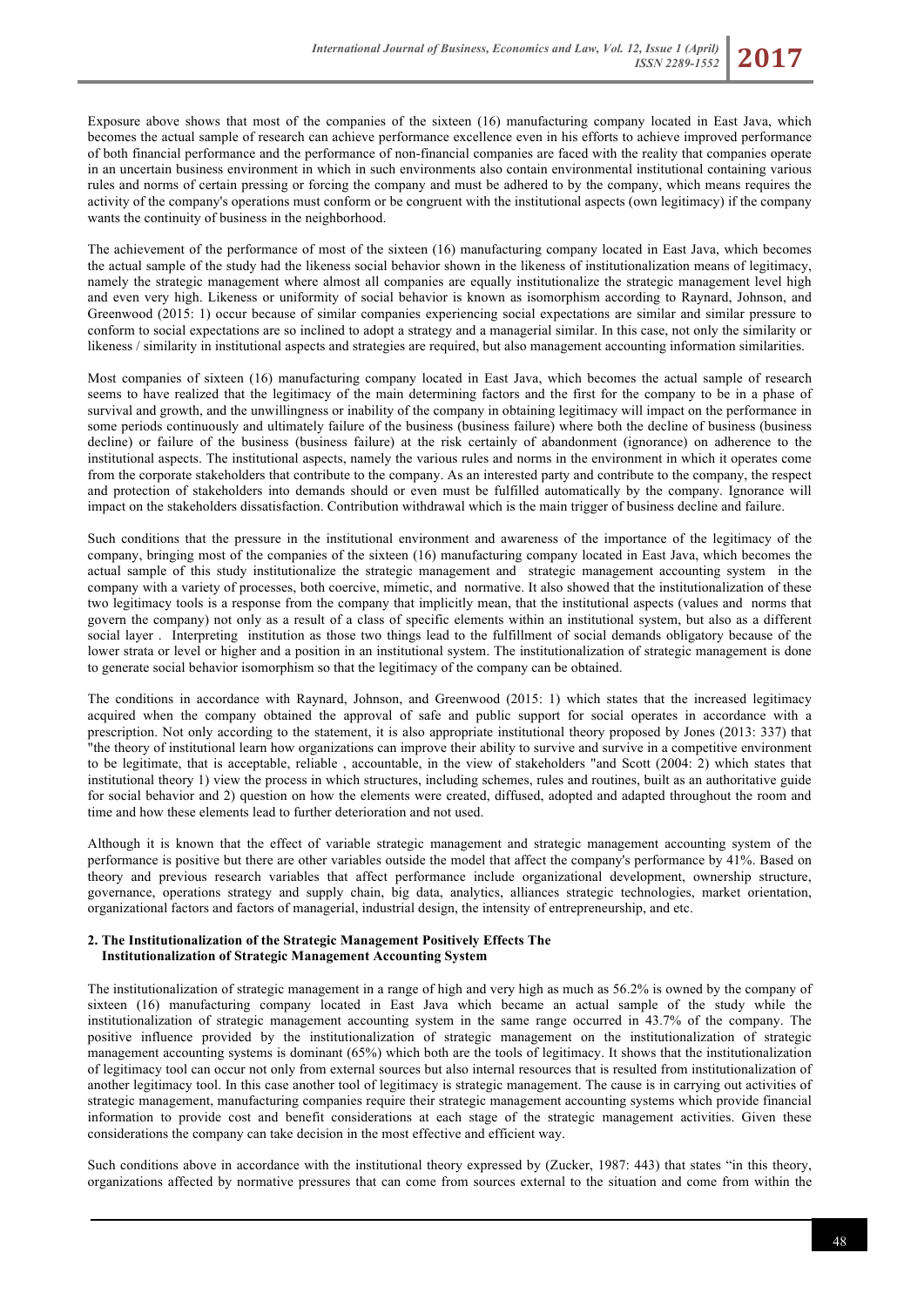organization itself". Although the institutionalization of strategic management accounting system is positively influenced by a dominant and strategic management insitusionalisasi by 65%, but there are still 35% of the positive influence by other things outside the research model.

#### **CONCLUSION**

Based on previous exposure, it can be concluded three (3) points. First, the institutionalization of strategic management and strategic management accounting system positively affect the performance of a manufacturing company in East Java. This result confirms red line from the research results of Caravella (2011), Popadiuk, Rivera, and Bataglia (2014), Jang, Lee, and Nelson (2014), Johnston (2013), Deephouse (1996), Modell (2012), Berrone et al (2010), Lapsley and Pallot (2000), Covaleski et al (1993), Guerreiro et al (2006), Scappens (1994), Burns and Scapens (2000), Granlund (2001), and Riberio and Scapens (2004). The positive influence means higher institutionalization level of strategic management and strategic management accounting system, the higher the performance of the company. Specifically, it was found that the institutional environment has positive effect on institutionalization level of strategic management and strategic management accounting system. It means that the greater stress on the institutional environment led to the increase of institutionalization of those two legitimacy tools. Institutionalization level of strategic management and strategic management accounting system affect performance through isomorphism. It is known from the institutionalization level of strategic management and strategic management accounting system that positively effects isomorphism and an isomorphism has positive effect to the companies' performance which means that the higher the level of institutionalization of strategic management and strategic management accounting system, the bigger and the stronger isomorphism, then the higher the companies' performance.

## **REFERENCES**

Ahmad, N. S., & Leftesi, A. 2014. An exploratory study of the level of sophistication of management accounting practices in Libyan manufacturing companies. *International Journal of Business and Management*, 2(2), 1-10.

Amenta, E. and Ramsey, K.M., 2010. Institutional theory. In *Handbook of Politics* (pp. 15-39). Springer New York.

Andersson, G. and Wachtmeister, A., 2016. Management strategies for profitability and growth.

Armour, H. O., & Teece, D. J. (1978). Organizational structure and economic performance: A test of the multidivisional hypothesis. *The Bell Journal of Economics*, 106-122.

- Baxter, J., & Chua, W. F. 2003. Alternative management accounting research—whence and whither. *Accounting, organizations and society*, 28(2), 97-126.
- Berrone, P., Gelabert, L., Fosfuri, A., & Gomez-Mejia, L. R. 2010. Can Institutional Forces Create Competitive Advantage? An Empirical Examination of Environmental Innovation. *SSRN Working Paper Series*.
- Bonn, I. and Christodoulou, C., 1996. From strategic planning to strategic management. *Long Range Planning*, *29*(4), pp.543- 551.
- Burns, J., & Scapens, R. W. 2000. Conceptualizing management accounting change: an institutional framework. *Management accounting research*, 11(1), 3-25.
- Cadez, S., & Guilding, C. 2008. An exploratory investigation of an integrated contingency model of strategic management accounting. *Accounting, organizations and society*, 33(7), 836-863.
- Cadez, S., & Guilding, C. 2012. Strategy, strategic management accounting and performance: a configurational analysis. *Industrial Management & Data Systems*, 112(3), 484-501.
- Caravella, K. D. 2011. Mimetic, coercive, and normative influences in institutionalization of organizational practices: the case of distance learning in higher education (*Doctoral dissertation*, Florida Atlantic University Boca Raton, Florida).
- Cinquini, L., & Tenucci, A. 2007. Is the adoption of Strategic Management Accounting techniques really "strategy-driven"? Evidence from a survey. Cost and Performance In Services And Operations Trento (Italy), June, 18-20.
- Clemens, E.S. and Cook, J.M., 1999. Politics and institutionalism: Explaining durability and change. *Annual review of sociology*, pp.441-466.
- Covaleski, M. A., Dirsmith, M. W., & Michelman, J. E. 1993. An institutional theory perspective on the DRG framework, casemix accounting systems and health-care organizations. *Accounting, Organizations and Society*, 18(1), 65-80.
- Deephouse, D. L. 1996. Does isomorphism legitimate?. *Academy of management journal*, 39(4), 1024-1039.
- Dibrell, C., Craig, J. B., & Neubaum, D. O. 2014. Linking the formal strategic planning process, planning flexibility, and innovativeness to firm performance. *Journal of Business Research*, 67(9), 2000-2007.
- Dobbin, F, L Edelman, J Meyer, WR Scott, and A Swidler. 1988."The Expansion of Due Process in Organizations". Pp. 71-100 in Institutional Patterns and Organizations: Culture and Environment, edited by Lynne G Zucker. Cambridge: Ballinger.
- Dowling, J. and Pfeffer, J., 1975. Organizational legitimacy: Social values and organizational behavior. *Pacific sociological review*, pp.122-136.
- Falshaw, J. R., Glaister, K. W., & Tatoglu, E. 2006. Evidence on formal strategic planning and company performance. *Management Decision*, 44(1), 9-30.
- Friedland, R. and Alford, R.R., 1987. Bringing Back In: Symbols, Structure and Institutional Contradiction. In *Conference on Institutional Change, Center for Advanced Study in Behavioral Sciences, Stanford, CA*.
- Ghasemi, R., Mohamad, N. A., Mohammadi, M. A. D., & bin Ali Khan, M. N. A. 2015. The Diffusion of Management Accounting Practices in Iranian Manufacturing Companies. *Middle-East Journal of Scientific Research*, 23(3), 394- 404.
- Goodman, P.S. and Pennings, J.M., 1977. *New perspectives on organizational effectiveness* (pp. 1-12). San Francisco: Jossey-Bass.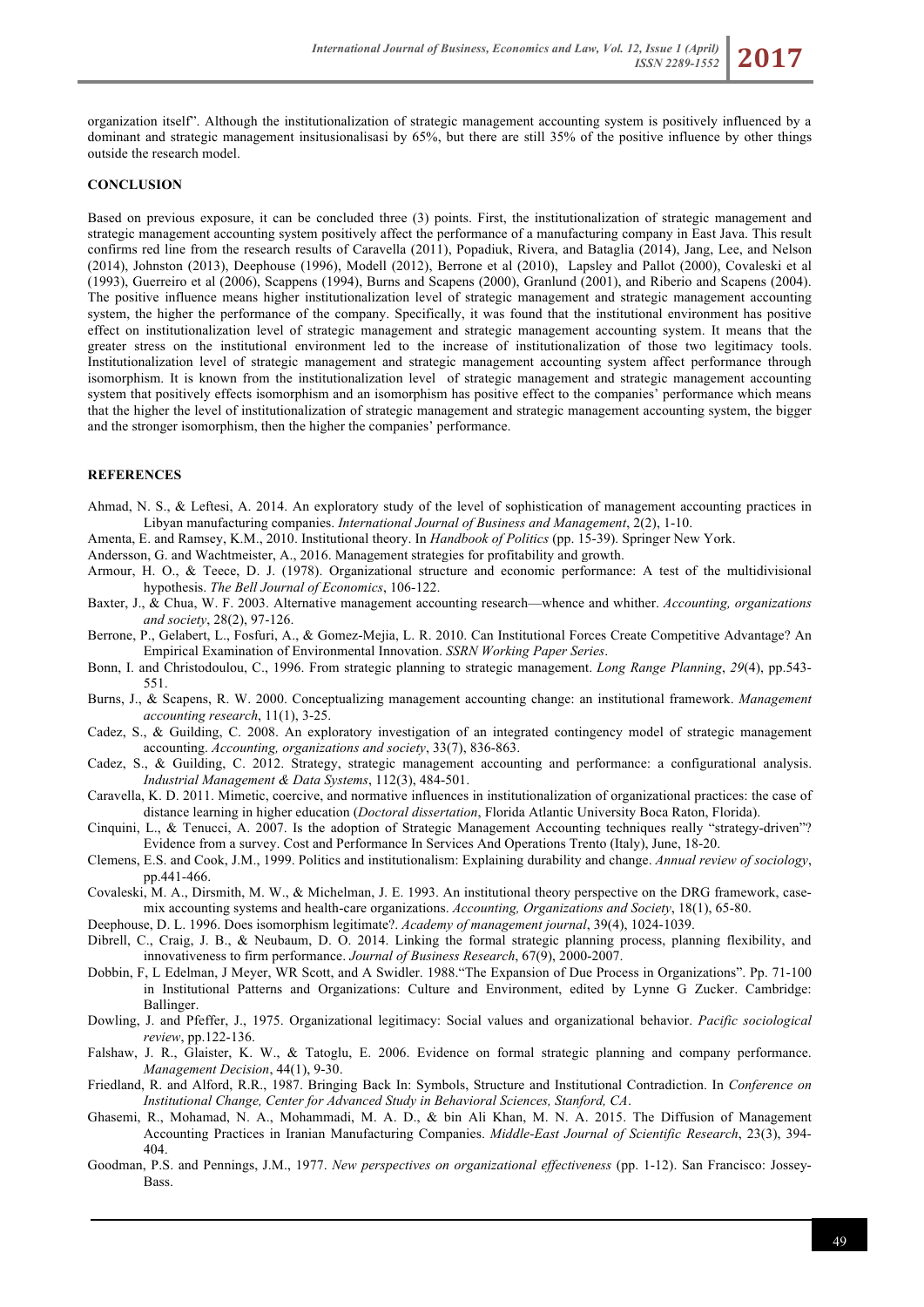Granlund, M. 2001. Towards explaining stability in and around management accounting systems. *Management accounting research*, 12(2), 141-166.

Guerreiro, R., Pereira, C. A., & Frezatti, F. 2006. Evaluating management accounting change according to the institutional theory approach: a case study of a Brazilian bank. *Journal of Accounting & Organizational Change*, 2(3), 196-228.

Henri, J.F., 2004. Performance measurement and organizational effectiveness: Bridging the gap. *Managerial Finance*, *30*(6), pp.93-123.

Hinkle, Wiersma, Jurs. 1988. *Applied Statistics for Behavioral Sciences 2nd Edition*. Boston: Houghton Mifflin Company

Hirsch, P. M. (1975). Organizational effectiveness and the institutional environment. *Administrative science quarterly*, 327-344. Hirsch, P. M. (1986). From ambushes to golden parachutes: Corporate takeovers as an instance of cultural framing and

institutional integration. *American journal of Sociology*, 800-837.

- Jang, S. H., Lee, B. K., & Nelson, S. A. 2014. Institutionalization Strategy Enhancing Firm Resources: Isomorphism from Firms and Its Strategic Implications. *Journal of Management and Strategy*, 5(3), 1.
- Jørgensen, B., & Messner, M. 2010. Accounting and strategising: A case study from new product development. *Accounting, Organizations and Society*, 35(2), 184-204.
- Langfield-Smith, K. 2008. Strategic management accounting: how far have we come in 25 years?. *Accounting, Auditing & Accountability Journal*, 21(2), 204-228.
- Lapsley, I., & Pallot, J. 2000. Accounting, management and organizational change: A comparative study of local government. *Management Accounting Research*, 11(2), 213-229.
- March, J.G. and Sutton, R.I., 1997. Crossroads-organizational performance as a dependent variable. *Organization science*, *8*(6), pp.698-706.
- Meyer, J. W. (1977). The effects of education as an institution. *American journal of Sociology*, 55-77.
- Meyer, J. W., & Rowan, B. (1977). Institutionalized organizations: Formal structure as myth and ceremony. *American journal of sociology*, 340-363.
- Meyer, J. W., Scott, W. R., Strang, D., & Creighton, A. L. (1988). Bureaucratization without centralization: Changes in the organizational system of US public education, 1940-80. *Institutional patterns and organizations: Culture and environment*, 139-168.
- Meyer, M. W. (1985). *Limits to bureaucratic growth* (Vol. 3). Walter de Gruyter.
- Modell, S. 2012. Strategy, political regulation and management control in the public sector: institutional and critical perspectives. *Management Accounting Research*, 23(4), 278-295.
- Mohammadi, M. A. D., Khan, M. N. A. A., Ghasemi, R., & Mohamad, N. A. 2015. Management Accounting System and Shareholder Versus Stakeholder-Orientated Managerial Decision-Making. *Middle-East Journal of Scientific Research*, 23(9), 2145-2154.
- Nielsen, L. B., Mitchell, F., & Nørreklit, H. 2015. Management accounting and decision making: Two case studies of outsourcing. *In Accounting Forum* (Vol. 39, No. 1, pp. 64-82). Elsevier.
- Nixon, B., Burns, J., & Jazayeri, M. 2011. The role of management accounting in new product design and development decisions. *CIMA Research Executive Summary* Series, 9(1).
- O'Shannassy, T., 1999. *Lessons from the evolution of the strategy paradigm*. RMIT Business.
- Pavlatos, O., & Paggios, I. 2009. A survey of factors influencing the cost system design in hotels. *International Journal of Hospitality Management*, 28(2), 263-271.
- Pavlatos, O., & Paggios, I. 2009. Activity-based costing in the hospitality industry: evidence from Greece. *Journal of Hospitality & Tourism Research*, 33(4), 511-527.
- Pearce, J. A., Freeman, E. B., & Robinson, R. B. 1987. The tenuous link between formal strategic planning and financial performance. *Academy of Management Review*, 12(4), 658-675.
- Pitcher G.S. 2015. Management accounting in support of the strategic management process*., CIMA executive summary report series*. Research report for external body. London: Chartered Institute of Management Accountants.
- Popadiuk, S., Rivera, E. R., & Bataglia, W. 2014. Heterogeneity of isomorphic pressures: intertwining the resource-based view and the neoinstitutional approach. *BAR-Brazilian Administration Review*, 11(4), 455-475.
- Powell, W. W. (1985). *Getting into print: The decision-making process in scholarly publishing*. University of Chicago Press.
- Priyatno, Duwi. 2016. Belajar Alat Analisis Data dan Cara Pengolahannya dengan SPSS. Yogyakarta: Gava Media
- Rahman. 2012. Strategi Prioritas, Akuntansi Manajemen Strategik dan Kinerja Perusahaan Studi: Perusahaan-Perusahaan Plastik di Kota Batam. Tesis Tidak diterbitkan.
- Raynard, M., Johnson, G., & Greenwood, R. 2015. Insitutional Theory and Strategic Management. Advanced Strategic Management: A Multi-Perspective Approach, 9.
- Ribeiro, J. A., & Scapens, R. W. 2004. Power, ERP systems and resistance to management accounting: a case study (No. 141). Universidade do Porto, Faculdade de Economia do Porto.
- Robinson, R. B., & Pearce, J. A. 1983. The impact of formalized strategic planning on financial performance in small organizations. *Strategic Management Journal*, 4(3), 197-207.
- Rowan, B. (1982). Organizational structure and the institutional environment: The case of public schools. *Administrative Science Quarterly*, 259-279.
- Rowan, Brian. "Organizational structure and the institutional environment: The case of public schools." *Administrative Science Quarterly* (1982): 259-279.
- Santoso, Singgih. 2015. Menguasai Statistik NonParametrik Konsep Dasar dan Aplikasi dengan SPSS. Jakarta: PT. Elex Media Komputindo
- Sarwono, J. 2007. Analisis Jalur untuk Riset Bisnis dengan SPSS.Yogyakarta: Andi
- Scapens, R. W. 1994. Never mind the gap: towards an institutional perspective on management accounting practice. *Management accounting research*, 5(3), 301-321.